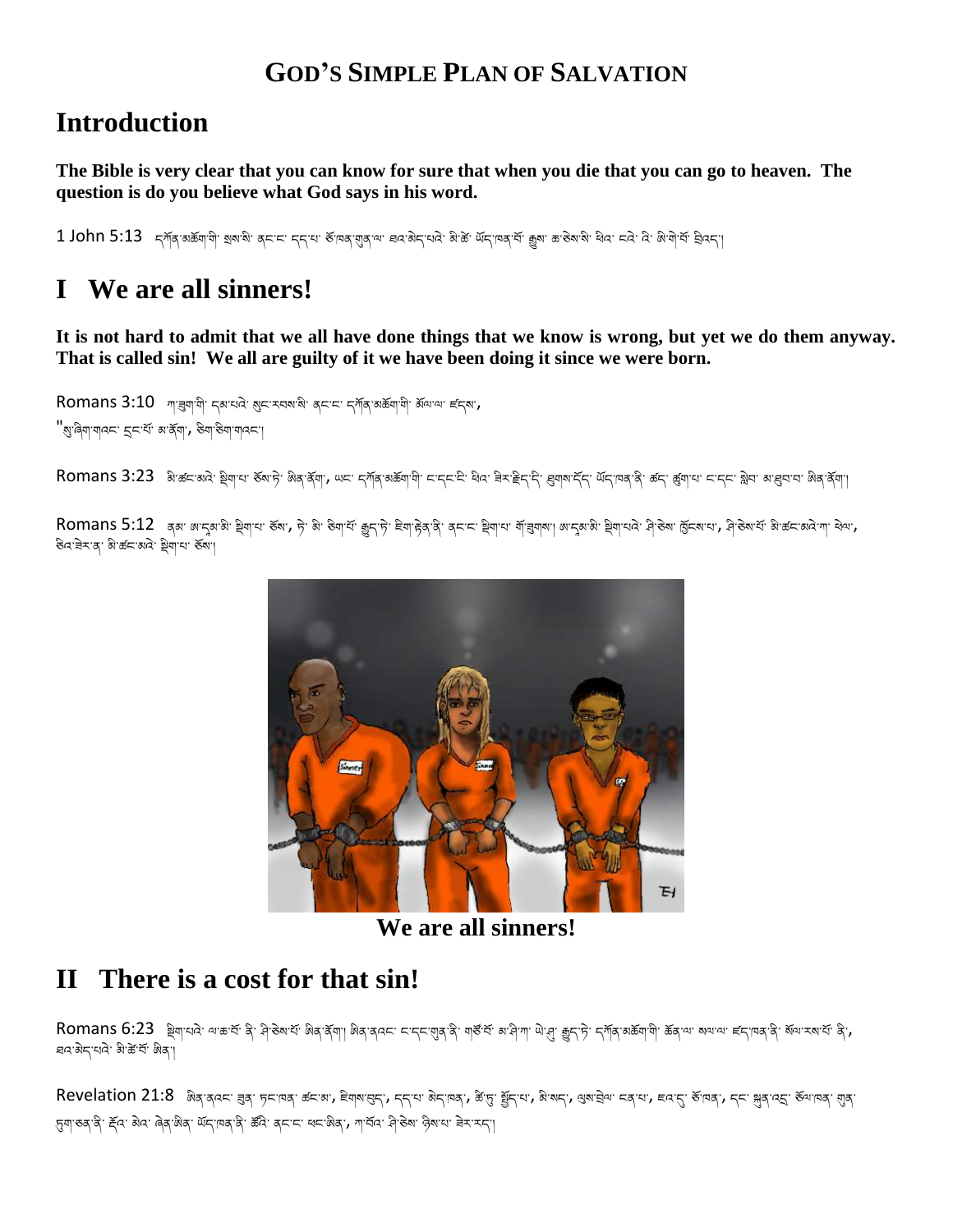Revelation 20:11-15 நेड़ो स्वे बुषाबाह्नेबा गरायें ग्रुपायें बिया हिंदी के अनुसार का लिया हो कर हैं हमाईन हर बबायव सुबा लिया है, दबादों स्वानी असा, अह ক্ট'ৰ্'খৰ'ৰ" মু'ৰ্জৰা'য়াৰ' ক'ৰ্মুৰ' ৰ'ৰ্ষ="

12 ট.क्. ८. मुं।जब. हवाबास. ८८. बेथाञ्चेट. थ्राओंबे. ८-ग्रेष अक्टूबोबी. खिळाडूल, टेबला लाटबाडे, घूट. बाज सीजर अ ভাঁঘৰ, জুঁন'নাৰ'ৰ প্ৰাৰাজ্য হান'ৰ ফুটা আৰু অৱৰীৰ অনুৰুষী আৰু প্ৰাৰাজ্য কৰা প্ৰাৰাজ্য কৰা

13 རྒྱ༌ཚོའེ༌ ཏེ༌ནང༌ང༌ ཤི༌ཁན༌ནི༌ མི༌གུན༌ ཕུདས༌, ཡང༌ ཤི༌ཅེས༌ དང༌ ཤི༌ཁན༌གུན༌ནི༌ ནས༌སེའང༌ ཤི༌ཁན༌ནི༌ མི༌གུན༌ ཕུདས༌། ཏེ༌ ཤི༌ཁན༌ ཚང༌མའ༌ ཁོ༌རང༌གུན༌ནི༌ ལས༌ ནང༌ཞིན༌ལ༌ ཁིམས༌ཅད༌ སལ༌ལ༌ ཛདས༌།

14 ་དེ་ནེ་ བི་རེ་ནི་་ནི་ བོན་ནི་ ནས་ས་ གྲན་ མེ་ བར་སེན་ ལོང་་བན་ནེ་ རོནི་ ནང་ང་ ལངས་, འི་ རོ་རོན་ མོ་ནོ་ རོན་ ནོ་

 $15$  ସେର୍ଡ଼ିମ୍ୟର୍ ଶିଂଇଁର୍ ୱିସଂସିଂ ଶ୍ରମ୍ୟ ଶିସ୍ପ ସିଷ୍ପାନ୍ତି ଶିସ୍ପାଷ୍ଟ୍ରମ୍ଭ, ଶିଂ ସ୍ୟାଷିଙ୍ଗ୍ ଉଁମ୍ପେଶ୍ୱର୍ଟ୍ ଇଁର୍ ଶ୍ରମ୍ୟ ଏସ୍ଟ୍ କ୍ୟେଣ୍

# **III Christ died for our sins.**

Romans 5:6 རཀོན་མརོག་གི་ ལུམ་མ་ ངོད་གུན་ནི་ དུས་པོའེ་ཀ་, ང་དང་གུན་ནེ་ སྲོབས་ རོད་དང་གུན་ནེ་ ནང་ང་ གྱུད་མེན་, མ་བི་ཀ་ ང་དང་ སྲིག་ནུན་གྱུན་ནེ་ ধ៝ལ་ གྱོངས་ས་ ཛདས༌།

Romans 5:8 ଊୖଵ་ནའང་ ང་དང་གུན་ སིག་ན་ མིན་ ਜਰੇ་, ང་ཀོན་མརོམ་མ་མོ་མ་་་ནོན་་རོ་་གུན་ནོ་ ་རོང་གྱུན་་་་་་་་་་་་་་ སན༌ན༌ ཛདས༌།

Romans 14:9 ଶ୍ୱିାଘ୍ସୁ ମ୍ବୁ. ଷ୍ଟ୍ରିଟ୍) ନିଷ୍ୟାନ୍ତି । ଶ୍ୱାଞ୍ଜିସିଂ କ୍ଷୁୟୁତ୍ତି ଶୁଷ୍ଟାଇଁ କିମ୍ବା, ଶାକ୍ଷ୍ୟା ଶୁମୁଖାଏ ାସ୍ଟ୍ରେମ୍ ଉମ୍ବୋଧି ।

Romans 6:23 སིག༌པའེ༌ ལ༌ཆ༌བོ༌ ནི༌ ཤི༌ཅེས༌པོ༌ ཨིན༌ནོག༌། ཨིན༌ནའང༌ ང༌དང༌གུན༌ནི༌ གཙོ༌བོ༌ མ༌ཤི༌ཀ༌ ཡེ༌ཤུ༌ རྒྱུད༌ཏེ༌ དཀོན༌མཆོག༌གི༌ ཆོན༌ལ༌ སལ༌ལ༌ ཛད༌ཁན༌ནི༌ སོལ༌རས༌པོ༌ ནི༌, ন্নৰ ৰম্বাৰ কাৰী ৰাষ্টি



**Christ died for sinners!**

# **IV Salvation is a free gift, not by good works. You must take God's word for it, and trust Jesus alone!**

Salvation is trusting and receiving Jesus Christ as your Savior. It's trusting in the fact that Jesus Christ died on the cross of Calvary to pay for your sins! It's realizing there is absolutely nothing whatsoever you can do to save yourself and *completely* trusting in Jesus Christ to save you! It's not any church that saves. It's not any baptism, not good works, not sacraments, not repenting, not praying through, not living a good life — IT'S NOT ANYTHING YOU CAN DO!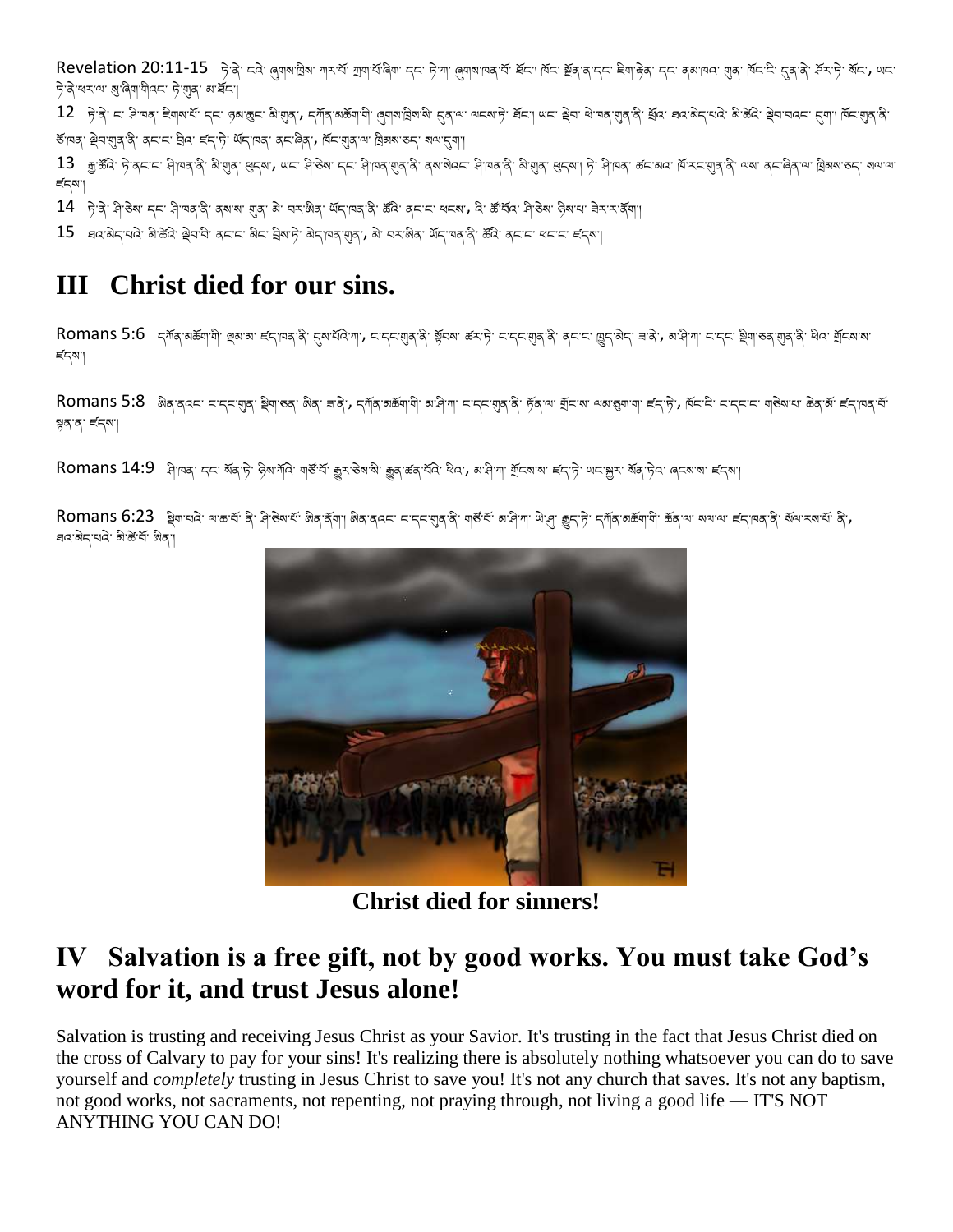Acts 4:12 ਘੇ:ਬ੍ਰਾ ਕਾੜ੍ਹੇਆ ਕਾਝ਼ੱਧਕਾ ਕਰ ਲਾਕੇਗ ਗ਼ੂਨ੍ਹਾਂ, ਨਾਨਨਾਨ ਬਨਾਧਾ ਕਾਬੱਕਾ, ਵੇਗਾੜ੍ਹੇਰਾ ਗਨਾਲੋਕਾਂ ਕਰ ਲਾਕੇਗੀਆਂ ਨੂੰ ਕੇਸਲੋਂ ਕਾਬਾਕਾ ਕਾਵਨਕਾ, ਆੱਧਾ ਗ਼ੂਨ੍ਹਾਂ হ'দ্দ'গ্ৰুৰ্'ঋ ৰুম'ৰ ছঁব'ঞ্জৰ'|

Ephesians 2:8-9 དད་པ་ རྒྱུད་དེ་ མྱག་རེ་ ་ མྱོ་ན་སྱོན་ལ་ རར་པ་ རོབ་དེ་ མིན་པེན་, ལང་ དེ་ མར་པ་པོ་ ལྱོ་མན་་ རོན་གྱུས་ མན་པ་, དཀོན་མརོག་གེ་ རོགས་ནེ་ སོལ་རས་ લે, के ब्लैथुआ बिन्दुल्फ्का स्ट्रैक्ट्रे स्था क्ष्मदेखि । अस्टी अर्थन् स्थान् स्टेन्स् अर्थियाम् अस्ति । अर्थन

Titus 3:5 लॅंद' द'दद'शुरू' क्लैंच'य' ह्र्या केलू स्टूट्रेले अथ, ट्रेस्ट्रू, अब्दुल्लासुर, खेल्डे, अर्थन, प्रूस्ट, क्लैस्ड्रेन, खेल्डे, अर्थ्यूजी હ્મદૂ: દ.स्ट. हुब्रोत.ब्रीथं, ख़िंउ: ह्रस्क. लट. सेब.लंड्र. धि.क्षेट्र. ब्रैट.हे. ८ द्दुशुद्ध थटाञ्जूर क्लेष हैं, अञ्चल के अञ्चल



# **V We must put our faith and trust in Christ in order to be saved.**

Romans 4:24 كام جرجة بعام الله الله العالم الله الله الله بعد الله عليه الله الله الله الله الله المعنى الله عليه الله الله المعنى المعنى المعنى المعنى المعنى المعنى المعنى المعنى المعنى المعنى المعنى المعنى المعنى المع ৰ্শিন'নী ন'ব্ৰুজ্জ্বৰে প্ৰদাসীৰ কাম কৰা বিদেশ্যৰ বিদেশ কৰি বিদেশ কৰি বিদেশ কৰি আৰু কৰি

Romans 10:9-10, 13 གལ་དེས་ སོུ་ནེལ་ རང་ངི་ ་ལའ་ནེ་, ལེ་བུ་ གརོརོ་་ མིན་་ལན་རོན་ རེར་རེས་ དང་ དཀོན་མརོམ་ གོར་ རོན་གྱོན་ རོན་རོན་ མོན་བན་རོན་ མོན་བན་རོན་ དད་པ་ ङॅན་, बॖॅ॰,ལུན་ སྐྱོབ་ རོད་སེན་। ब्हॅ॰,ལུན་ སྐྱིང་རི་ ནང་ང་ དད་པ་ ལོང་རُམ་པོའེ་, ब्लॅ:श्जुब, དཀོན་མརོན་གྲུན་མ་རོན་་ རོད་རོ་་ རོན་, ལང་ ལའ་ནེ་ ནང་རོལ་པོའེ་, ब्लॅःशुब्' 'शु॰, ལུབ་ རོ জুঁন'ন' ऍন্ম' উন'ৰ্'ৰ', "আৰ্কুন্ন' স্কুন'ৰ্জখ'ৰ' ধৰাৰৰ' কৰাৰ বিৰোধ কৰাৰ 'সুন'ৰ' বিৰোধ জীৱত বিৰোধ খণ্ডা গ্ৰাজন' ২:32 ব্ৰান' অঁন'টা গ্ৰাজৰী।